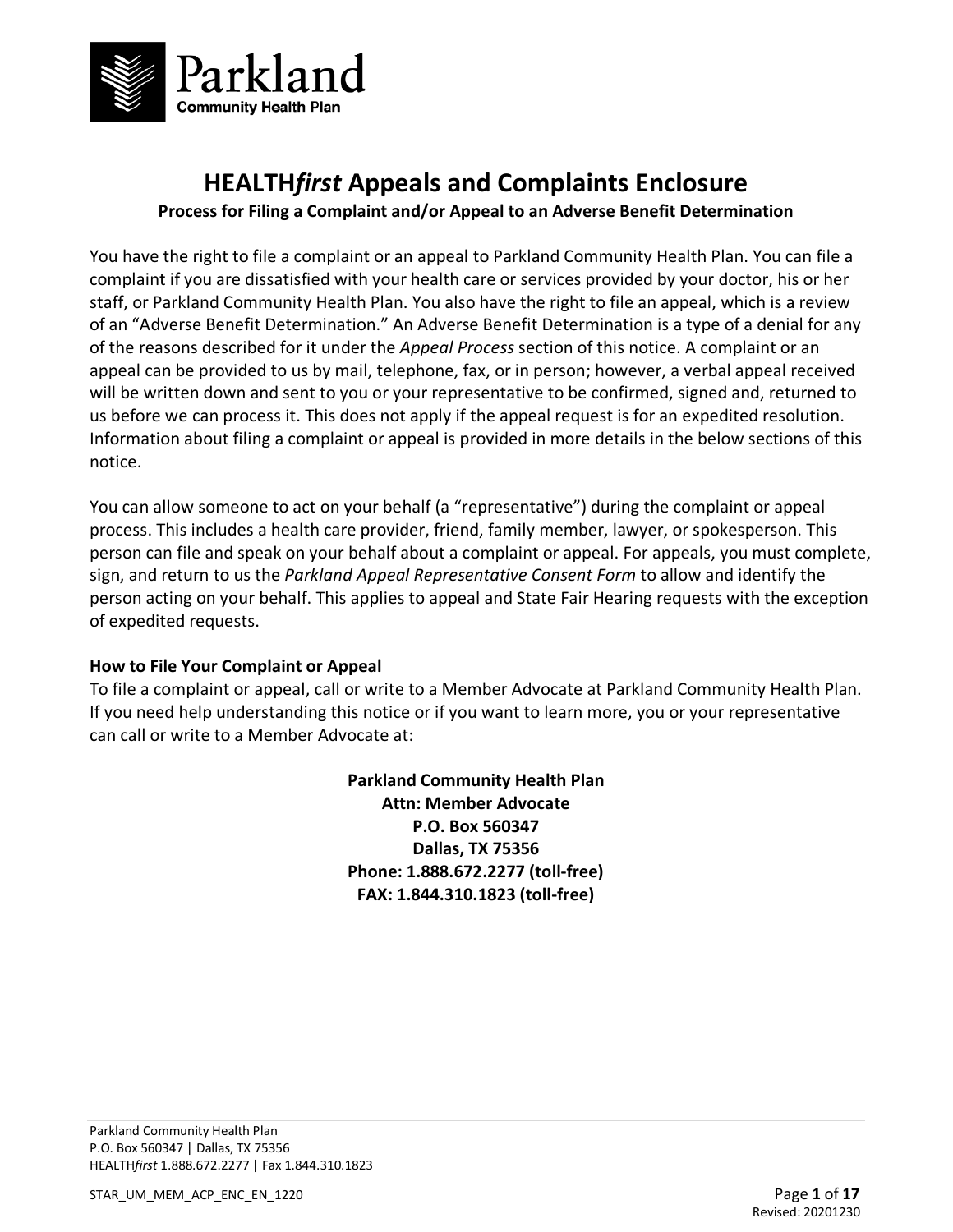# **COMPLAINT PROCESS**

A "Complaint" means: *an expression of dissatisfaction expressed by a Complainant, verbally or in writing, to us about any matter related to Parkland Community Health Plan other than an Adverse Benefit Determination.* 

A "Complainant" means: *a Member or a treating provider or other individual designated to act on behalf of the Member who filed the Complaint*.

An "Initial Contact Complaint" means: *a complaint that is resolved within one (1) working day.* 

## **Filing a Complaint**

Complaint: You can file a verbal or written complaint to us about any matter that is not an Adverse Benefit Determination. You can file a complaint if you are not happy with your health care or services provided by your doctor, his or her office staff, or Parkland Community Health Plan; including our utilization review process and appeal procedures.

Complaint Appeal: If you are not satisfied or happy with a complaint decision, you have the right to request a complaint appeal. This is another review of your complaint and the decision we made on it. It will be reviewed by our Complaint Appeal Panel. The Complaint Appeal Panel will be made up of equal numbers of health plan representatives, health care providers, and health plan members. The Panel will not include anyone involved in the original complaint decision or an employee of Parkland Community Health Plan.

Use the telephone number and address provided on the first and last page of this notice to file your complaint or complaint appeal.

- 1. **Verbal Complaint**: A Member Advocate at Parkland Community Health Plan can help you file a verbal complaint. Everything you tell the Member Advocate, by phone or in-person, will be written down on a *HEALTHfirst Verbal Complaint Member Form* for you. It will then be provided to you to review, add, or correct any information on it. We encourage you to sign and return this form to us. It will provide written confirmation that what we have about your complaint is complete and correct.
- 2. **Written Complaint**: You can mail, fax, or provide in-person a complaint letter to us. Please send any information you want us to review. We would like to get any new information we may not have before to help us make a decision.

## **Time Frames and Notifications**

Below are the required time frames and notifications we follow for handling complaints we receive and review.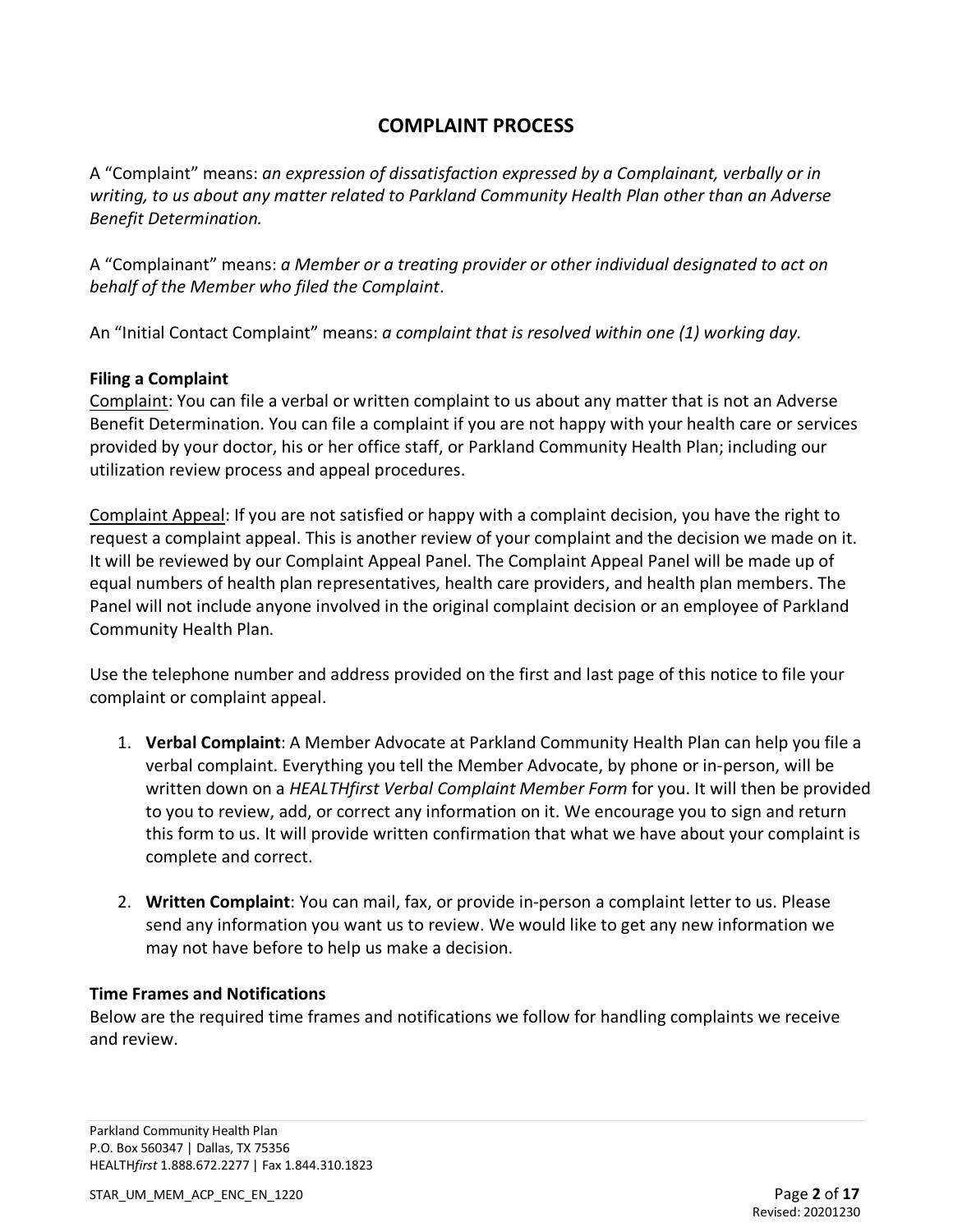- Deadline to File a Complaint/Complaint Appeal: There is no deadline to file a complaint; however, a complaint appeal must be filed within **60 calendar days**. This is from the date you received notice about our decision on a complaint you filed.
- Acknowledgement: We will send a letter to confirm we received a complaint or complaint appeal within **five (5) working days**, unless it was an Initial Contact Complaint. This will be from the date we received the complaint or complaint appeal.
- Resolution/Decision: We will resolve a complaint or complaint appeal in writing within **30 calendar days**. This will be from the date we received the complaint or complaint appeal.

We will work with internal and/or external parties to review and resolve your complaint or complaint appeal. Once we make a decision, you have the right to get a copy of your complaint or complaint appeal and any other related documents. We will also send you and any affected parties a letter about the complaint or complaint appeal decision. This includes a health care provider or someone acting on your behalf.

## **Filing a Complaint with HHSC**

If you are not satisfied with a complaint decision or how it was handled, you can file a complaint with the Texas Health and Human Services Commission (HHSC). This can be done by calling or writing to HHSC at the below number or address:

## **Texas Health & Human Services Commission Attn: Ombudsman Managed Care Assistance Team P.O. Box 13247 Austin, TX 78711-3247 Phone: 1-866-566-8989**

If you can get on the internet, you can also submit your complaint to HHSC at: **hhs.texas.gov/managed-care-help**.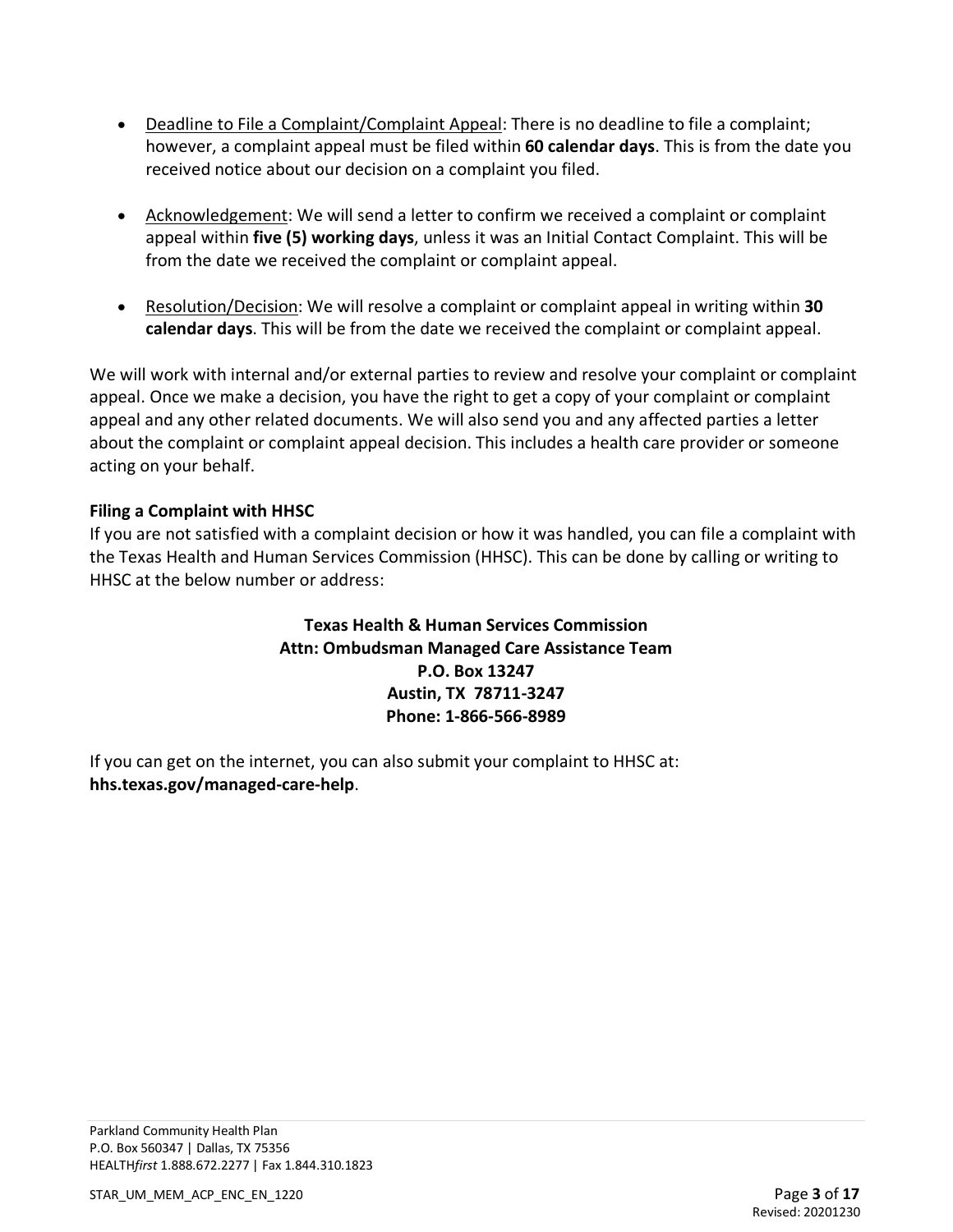## **APPEAL PROCESS**

An "Appeal" means: *a verbal or written dissatisfaction or disagreement with an Adverse Benefit Determination*. It is a type of denial from Parkland Community Health Plan for any of the reasons listed below.

#### An **"Adverse Benefit Determination"** means:

- *(1) the denial or limited authorization of a Member or Provider requested services, including the type or level of service, requirements for medical necessity, appropriateness, setting, or effectiveness of a covered benefit;*
- *(2) the reduction, suspension, or termination of a previously authorized service;*
- *(3) the denial in whole or in part of payment for service;*
- *(4) the failure to provide services in a timely manner as determined by the State*
- *(5) the failure of Parkland Community Health Plan to act within required federal timeframes;*
- *(6) for a resident of a rural area with only one managed care organization, the denial of a Medicaid Members' request to obtain services outside of the Network; or*
- *(7) the denial of a Member's request to dispute a financial liability, including cost sharing, copayments, premiums, deductibles, coinsurance, and other Member financial liabilities.*

The doctor who made the Adverse Benefit Determination decision will not be involved in any of the appeal process. It will be sent to a different doctor to make a decision. This doctor will know how to manage the same type of medical condition you have. The doctor will also have knowledge about the services or treatment being appealed. You have the right to look at our file on your appeal request at any time.

During an appeal, you have the right to request that we continue services or benefits being appealed. See the "Continuation of Benefits" section on the last page of this notice for more details.

## **Appeal Types**

- 1. Standard Appeal: This is a review of your appeal by Parkland Community Health Plan; and does not require an urgent review or immediate decision by us. We will review the appeal to reconsider an Adverse Benefit Determination we made. An "appeal" is a standard one unless it is an Expedited Appeal.
- 2. Expedited Appeal: This is an urgent review of your appeal by Parkland Community Health Plan. An expedited appeal means *an appeal in which the decision is required quickly based on your health status, and the amount of time needed to participate in a standard appeal could jeopardize your life, physical or mental health, or ability to attain, maintain, or regain maximum function*. An expedited appeal includes a denial for when:
	- The care is needed because of an emergency;
	- It is to continue hospitalization while the member is in the hospital;
	- There are prescription drugs and intravenous infusions for which the member is receiving benefits*.*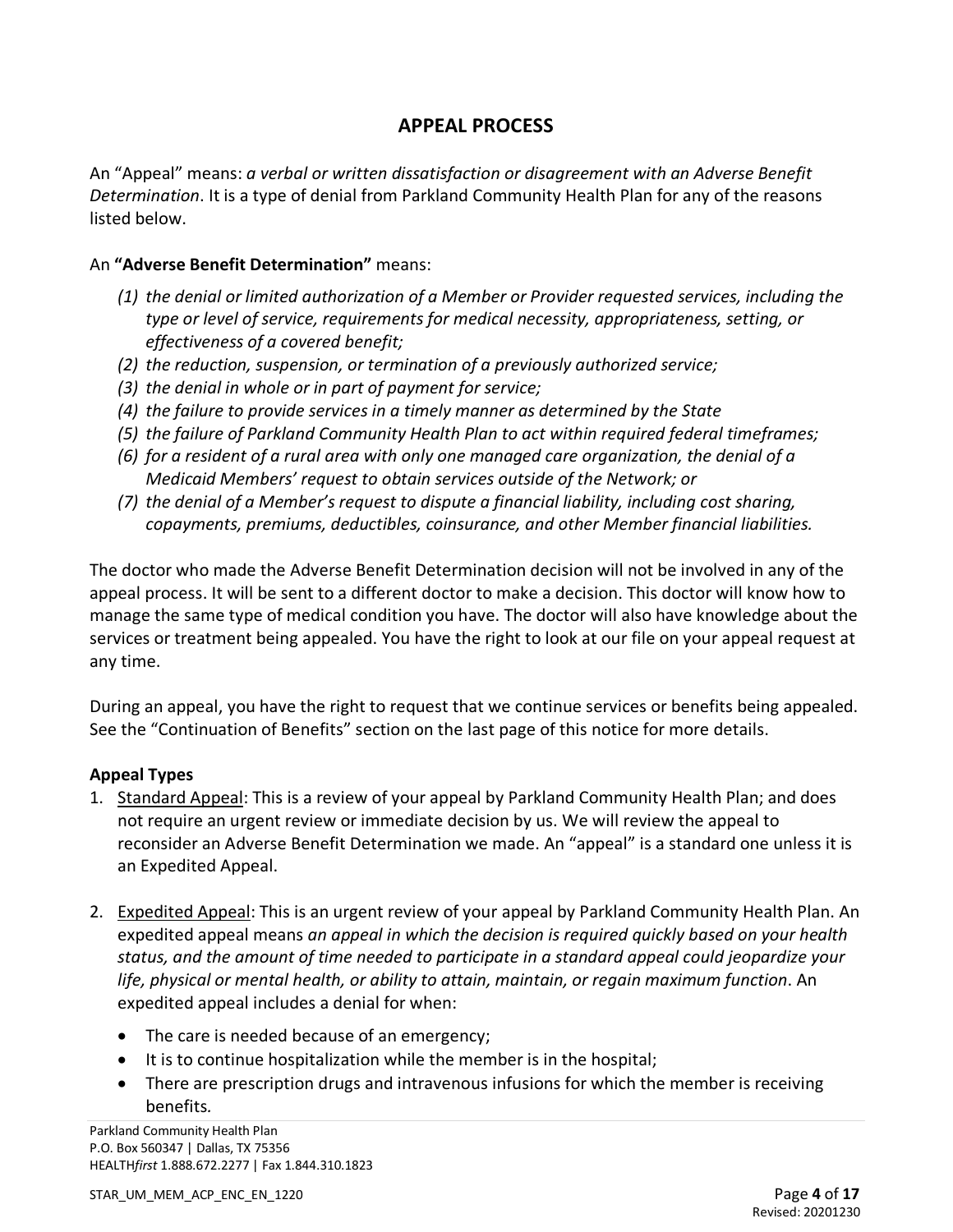Please note that if you have already received services being appealed; or we deny a request for an expedited review of an appeal, we will:

- Consider it as a standard appeal;
- Follow the standard process and time frames;
- Make an attempt to verbally tell you about our denial for an expedited review; and send written notification within **two (2) days of receipt of your request**.

## **Filing an Appeal**

Our appeal process starts with a review of a denial that is an Adverse Benefit Determination by us. You or your representative can start our appeal process by calling or writing to Parkland Community Health Plan. The number and address to call or send a request for an appeal is provided on the first and last page of this notice.

- 1. **Verbal Appeal**: A Member Advocate at Parkland Community Health Plan can help you file a verbal appeal. Everything you tell the Member Advocate, by phone or in-person, will be written down on a *HEALTHfirst Verbal Appeal Member Form* for you. It will then be provided to you to review, add, or correct any information on it. You must sign and return this form to us before we can complete the processing of your appeal. It will provide written confirmation that what we have about your appeal is complete and correct.
- 2. **Written Appeal**: You can mail, fax, or provide in-person an appeal letter to us. Please send any information you want us to review. We would like to get any new information we may not have before to help us make a decision.

## **Time Frames and Notifications**

Below are the required time frames and notifications we follow for handling appeals we receive and review.

- Deadline to File an Appeal: *This applies to standard appeals.* An appeal must be filed within **60 calendar days.** This is from the date of an Adverse Benefit Determination notice you get from us.
- Acknowledgement: *This applies to standard appeals.* Within **five (5) working days**, we will send you a letter to confirm that we have received your appeal. This will be from the date we receive the appeal. If we need more information to help us make a decision, we will include a list of what is needed. For expedited appeals, we will provide a verbal notice and follow up with a resolution notice no later than 72 hours.
- Appeal Extension: *This applies to standard and expedited appeals*. We may extend the time frame to resolve an appeal up to **14 calendar days**. This is if it is not related to an ongoing emergency or denial of continued hospitalization. This is also if you make the request for an extension; or we need more information and the delay is in your interest. If the time frame is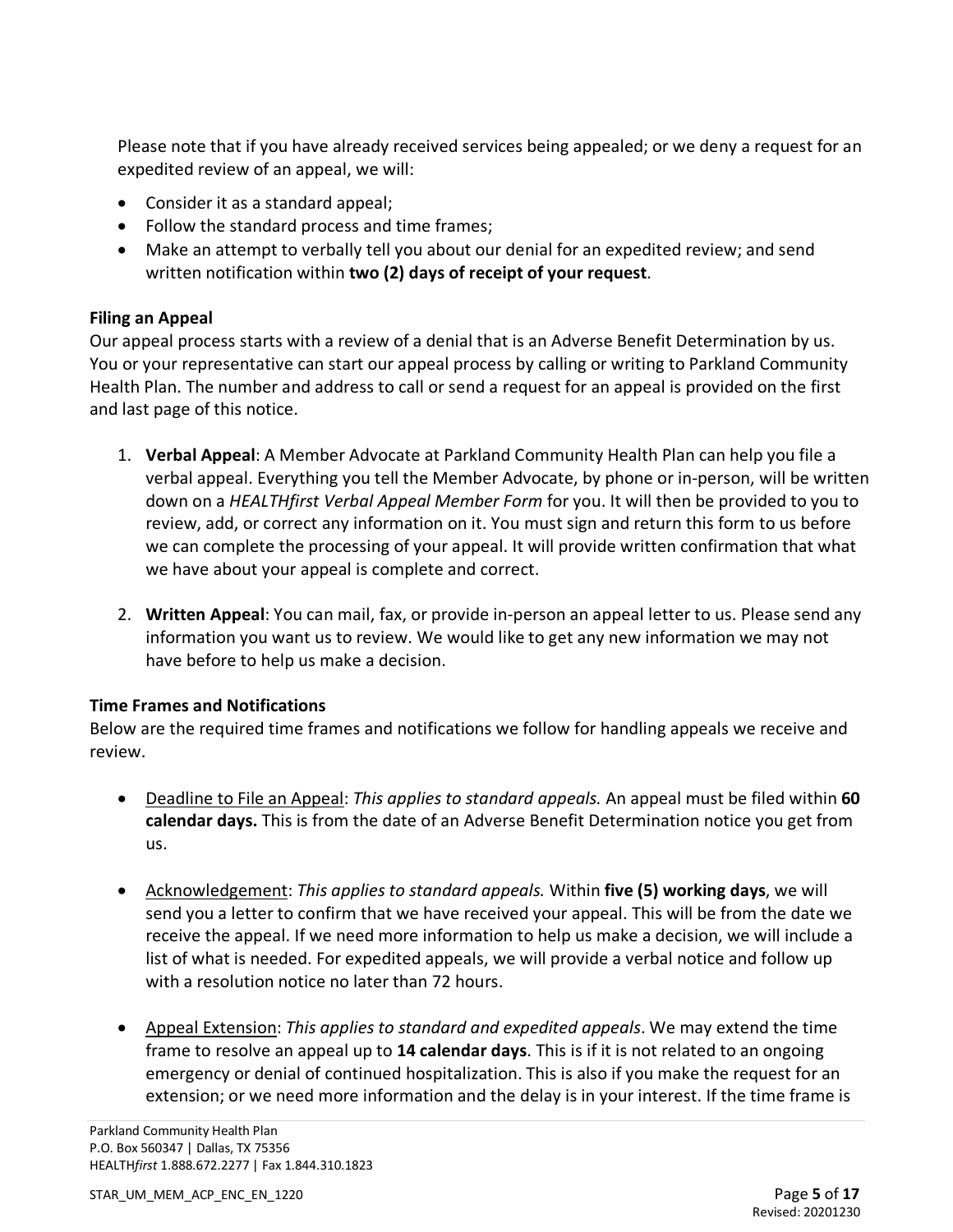extended, we will send you a written notice about it. The notice will include the reason for the delay if you had not requested the delay.

- Resolution Notice: We will send you a written final decision about your appeal. We will also send a copy to the requesting health care provider; as well as a call or fax about the decision. If an appeal results in us reversing a denial and a service(s) is approved, the health care provider will contact you and provide the service(s). If you have someone acting on your behalf, we will also send a copy of the letter to that person.
	- − *This applies to standard appeals*. We have up to **30 calendar days** to make a decision. This is from the date we received the appeal.
	- − *This applies to expedited appeals*. We have **72 hours** to make a decision. This will be reduced to **one (1) working day** if it is for an ongoing emergency or denial of continued hospitalization. This is from the date we receive the expedited appeal; and all information necessary to complete the appeal. We will also contact the health care provider with our decision by phone.

## **Submitting Additional Information**

*This applies to standard and expedited appeals.* After we receive your appeal, you can send us any information you want us to review; especially if it may help us make a decision. We will need it before the end of our time frame to resolve your appeal. If we do not get it by then, a decision will be made based on the information we have.

## **Completing the Appeal Process**

*This applies to standard and expedited appeals.* You must complete our appeal process before you qualify for a State Fair Hearing. However, you will not be required to complete our appeal process to qualify for a State Fair Hearing if we do not meet our appeal time frame and notice requirements.

Once we make a final decision on your appeal and you have been notified about it, you have completed our appeal process. If you do not agree with the appeal decision, you qualify to request a State Fair Hearing. See the *State Fair Hearing Process* section below.

# **STATE FAIR HEARING PROCESS**

If you do not agree with our appeal decision to uphold an Adverse Benefit Determination, you or your representative have the right to ask for a State Fair Hearing by the Texas Health and Human Services Commission (HHSC).

- Standard State Fair Hearing: This is a standard review and does not require a decision right away by HHSC about an Adverse Benefit Determination we made.
- Expedited State Fair Hearing: This is an urgent review and requires a decision right away by HHSC about an Adverse Benefit Determination we made.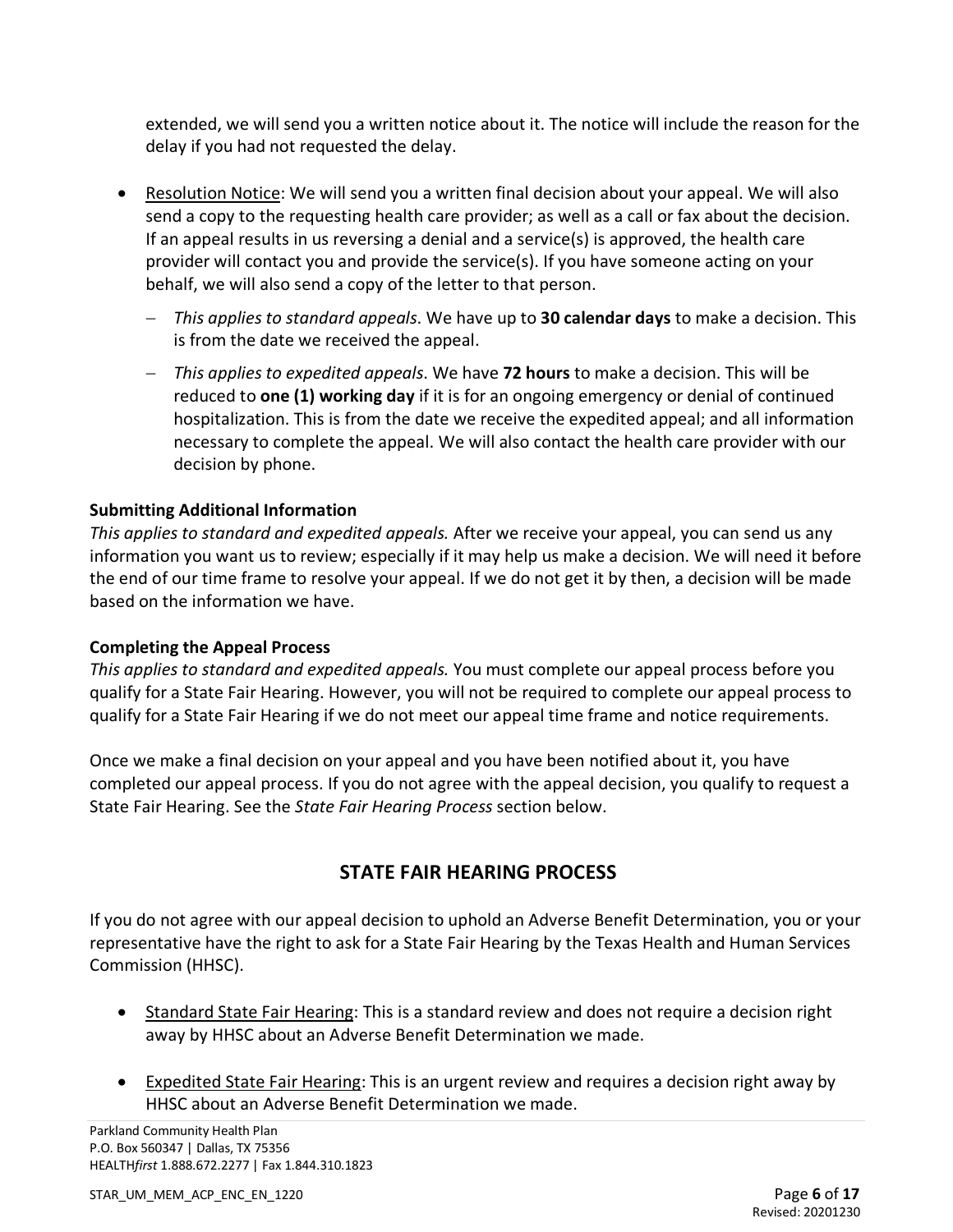#### **Filing a State Fair Hearing**

To file a State Fair Hearing, please see the *HEALTHfirst State Fair Hearing Request Form*. A Member Advocate at Parkland Community Health Plan can help you fill out the form or if have any questions. You can talk or write to a Parkland Member Advocate at the phone number and address provided on the first and last page of this notice.

#### **Time Frames and Notifications**

Below are the required time frames and notifications related to State Fair Hearing requests we receive.

- Deadline to File a State Fair Hearing:
	- − *This applies to a standard State Fair Hearing.* You must ask for a State Fair Hearing within **120 calendar days** from the date of our decision letter upholding an appeal decision. If you do not ask for a State Fair Hearing by this time frame, you may lose your right to the hearing.
	- − *This applies to an expedited State Fair Hearing.* You can ask for an expedited State Fair Hearing if:
		- $\circ$  The timeframe to do a standard a State Fair Hearing would place the member's life, health, or ability to regain maximum function in danger; or
		- o The decision is about admission, care availability, continued stay, or emergency health care services where the member has not been discharged from the facility.
- Resolution/Decision to a State Fair Hearing:
	- − *This applies to a standard State Fair Hearing*. HHSC will provide a final decision within **90 calendar days**. This is from the date HHSC receives the case file and hearing request.
	- − *This applies to an expedited State Fair Hearing*. HHSC will provide a final decision as quickly as the member's health condition requires, but no later than **three (3) working days**. This is from the date HHSC receives the case file and hearing request.

## **State Fair Hearing Information**

State Fair Hearing Packet: If you ask for a State Fair Hearing, you will get a packet of information from HHSC letting you know the date, time, and location of the hearing. Most hearings are held by telephone. You can contact the HHSC hearings officer if you would like the hearing to be held inperson. During the hearing, you or your representative can tell why you need the service or disagree with our action/decision.

Examining State Fair Hearing Documents: You have the right to examine, at a reasonable time before the date of the State Fair Hearing, the contents of your case file and any documents to be used by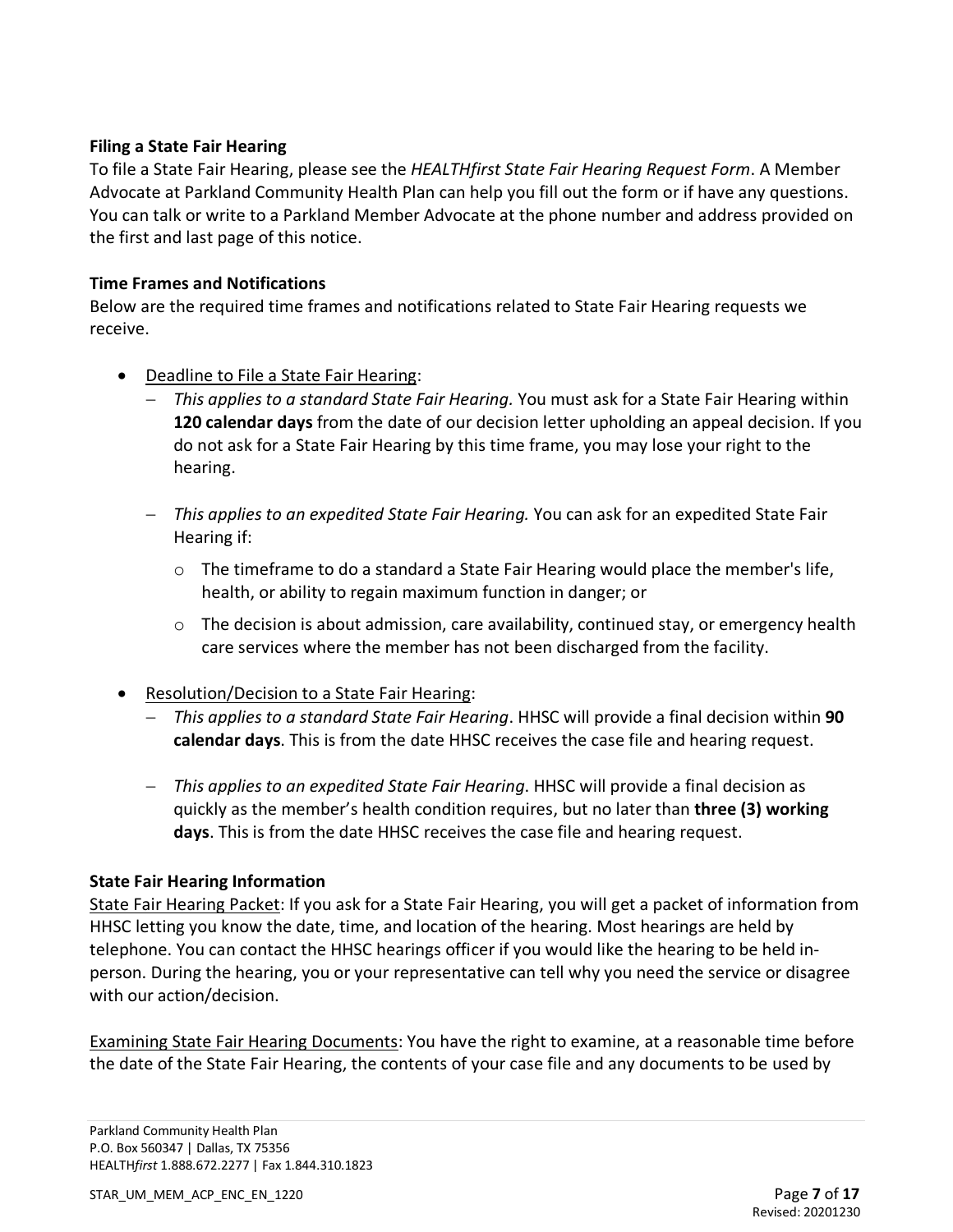Parkland Community Health Plan at the hearing. Before the hearing, Parkland Community Health Plan will send you all of the documents to be used at the hearing.

## **Continuation of Benefits**

*This applies to appeals and State Fair Hearings*. You may be able to keep getting any service or benefit that is being terminated, suspended, or reduced by Parkland Community Health Plan if you make the request by the below time frames:

- Appeal: *This is an internal review by Parkland Community Health Plan of a denial that is an Adverse Benefit Determination.* You have until the day of or before the later of: 1) ten (**10) working days** from the date of a written Adverse Benefit Determination notice you receive; or 2) the effective date indicated on a written Adverse Benefit Determination when a service or benefit will be reduced or end.
- State Fair Hearing: *This is an external review of an Adverse Benefit Determination.* You have **10 working days** from the date of a written appeal decision from us.

The service or benefit you are appealing may continue at least until a final appeal decision is made; or you request a State Fair Hearing. If you request a State Fair Hearing, the service or benefit will continue until a hearing decision is made. If you do not request an appeal or State Fair Hearing by the above specified time frames, the service or benefit will be terminated, suspended, or reduced. If you lose your appeal or State Fair Hearing, we may be able to recover the costs of providing services or benefits to you while the appeal or State Fair Hearing were pending. As a result, you may be held financially responsible for any services or benefits that are continued during an appeal or State Fair Hearing.

Please contact Parkland Community Health Plan if you want to request continuing your services or benefits during an appeal or State Fair Hearing process. A Parkland Member Advocate is available to assist you in making this request at the address and number below. Talk to the Member Advocate if you also need help filing a complaint or appeal; or help understanding this notice:

> **Parkland Community Health Plan Attn: Member Advocate P.O. Box 560347 Dallas, TX 75356 Phone: 1-888-672-2277 (toll-free) FAX: 1-844-310-1823 (toll-free)**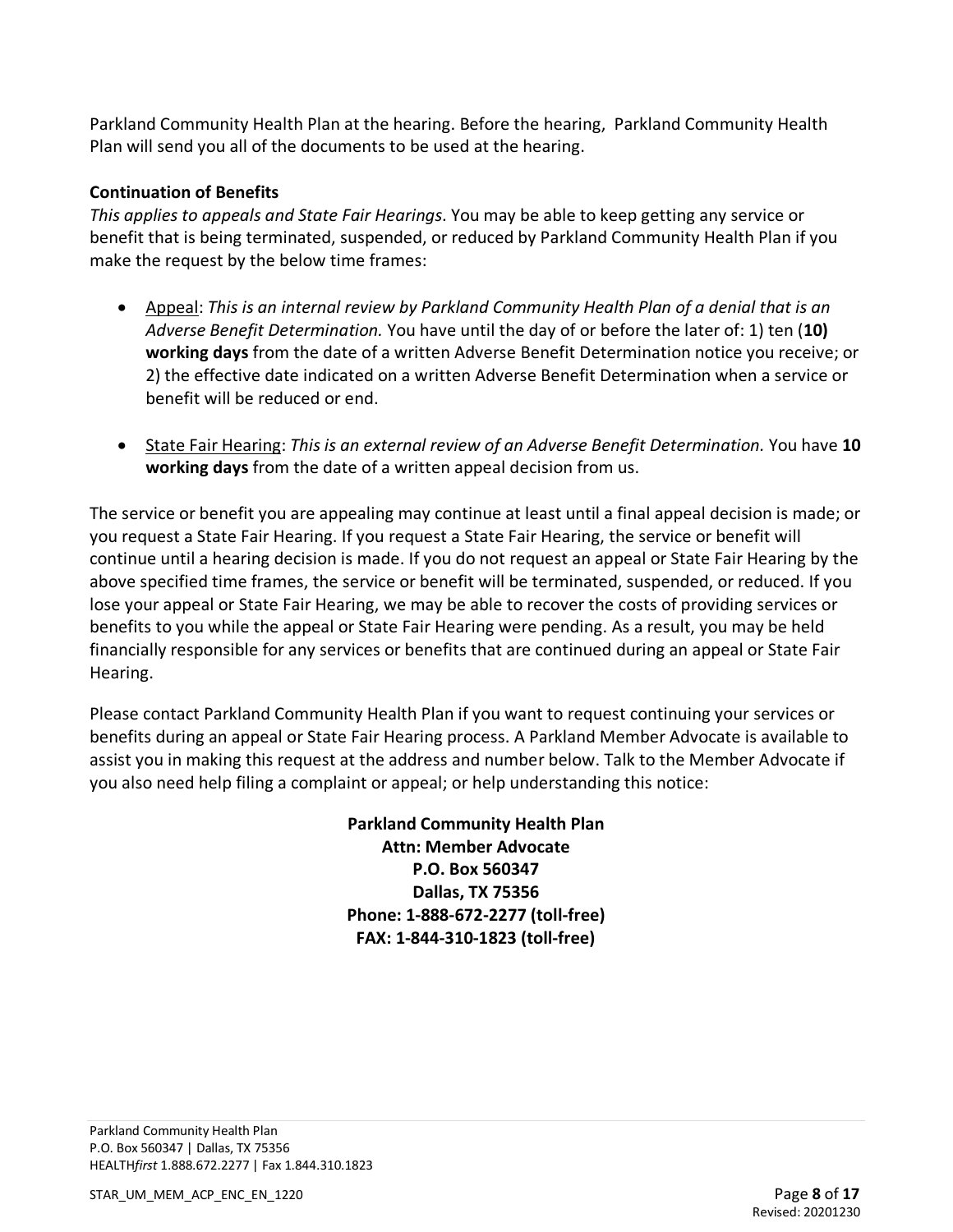

# **Adjunto sobre apelaciones y reclamos de HEALTH***first*

**Proceso para presentar un reclamo o una apelación de una determinación adversa de beneficios** 

Usted tiene derecho a presentar un reclamo o una apelación ante Parkland Community Health Plan. Puede presentar un reclamo si no está satisfecho con su atención o los servicios de su médico, del personal de este o de Parkland Community Health Plan. También tiene derecho a presentar una apelación, que es una revisión de una "determinación adversa de beneficios". Una determinación adversa de beneficios es un tipo de denegación por cualquiera de los motivos que se describen en la sección *Proceso de apelación* de este aviso. El reclamo o la apelación puede presentarse por correo, teléfono, fax o personalmente; sin embargo, si se recibe una apelación verbal, se pondrá por escrito y se le enviará a usted o a su representante para que la confirme, la firme y la envíe de vuelta antes de que podamos procesarla. Esto no se aplica si la solicitud de apelación es para una resolución acelerada. En las secciones de este aviso que aparecen a continuación se presenta información más detallada sobre cómo presentar un reclamo o una apelación.

Usted puede permitir que alguien actúe en su nombre (un "representante") durante el proceso de reclamo o apelación. Esto incluye a un proveedor de atención médica, un amigo, un familiar, un abogado o un representante. Esta persona puede presentar un reclamo o una apelación en su nombre y hablar por usted. Para las apelaciones, debe completar, firmar y enviarnos de vuelta el *Formulario de consentimiento de representante en apelaciones de Parkland* para identificar y autorizar a la persona que actúa en su nombre. Esto se aplica a solicitudes de apelaciones y audiencias imparciales del estado, excepto las solicitudes aceleradas.

#### **Cómo presentar su reclamo o apelación**

Para presentar un reclamo o apelación, llame o escríbale a un defensor de miembros de Parkland Community Health Plan. Si necesita ayuda para comprender este aviso o desea obtener más información, usted o su representante pueden llamar o escribir a un defensor de miembros a:

> **Parkland Community Health Plan Attn: Member Advocate P.O. Box 560347 Dallas, TX 75356 Teléfono: 1-888-672-2277 (gratuito) FAX: 1-844-310-1823 (gratuito)**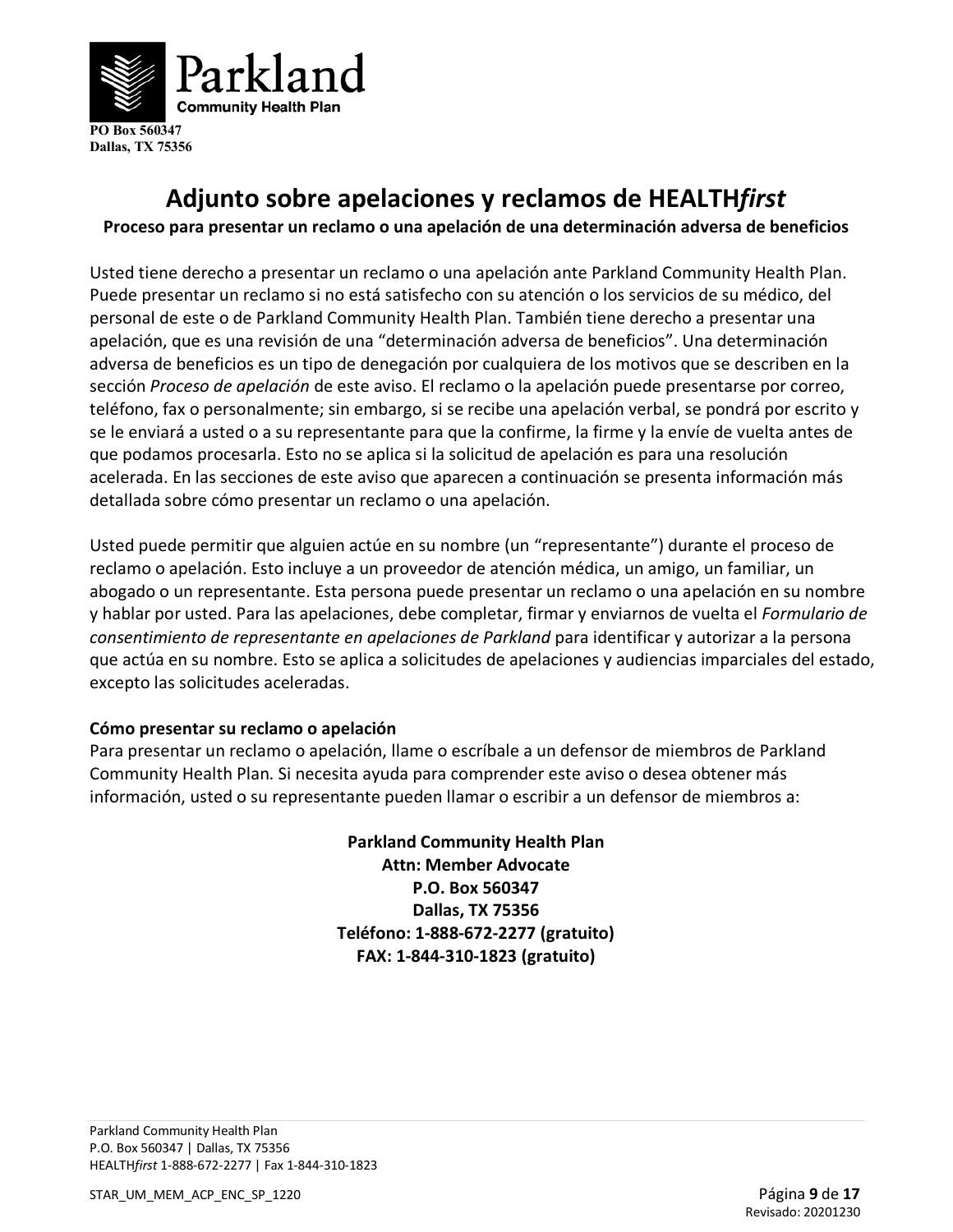# **PROCESO DE RECLAMOS**

Un "Reclamo" significa: *una expresión de insatisfacción por parte de un reclamante, verbal o por escrito, hacia nosotros sobre cualquier tema relacionado con Parkland Community Health Plan, además de la determinación adversa de beneficios.* 

Un "Reclamante" significa: *un Miembro, un proveedor tratante o cualquier otro individuo designado a actuar en representación del Miembro que presentó el reclamo.*

Un "Reclamo de contacto inicial" significa: *un reclamo que se resuelve en el transcurso de un (1) día laborable.* 

## **Cómo presentar un reclamo**

Reclamo: puede presentar un reclamo verbal o escrito ante nosotros sobre cualquier asunto que no sea una determinación adversa de beneficios. Puede presentar un reclamo si no está conforme con la atención o los servicios de salud de su médico, del personal de su consultorio o de Parkland Community Health Plan, incluido nuestro proceso de revisión de utilización y nuestros procedimientos de apelación.

Apelación de reclamo: si no está satisfecho o conforme con una decisión de reclamo, tiene derecho a solicitar una apelación de reclamo, lo que implicará otra revisión de su reclamo y la decisión que tomamos al respecto. Nuestro Panel de apelaciones de reclamos lo revisará. El Panel de apelaciones de reclamo estará compuesto por cantidades iguales de representantes del plan de salud, proveedores de atención médica y miembros del plan de salud. El Panel no incluirá a nadie relacionado con la decisión original del reclamo ni a empleados de Parkland Community Health Plan.

Use el número de teléfono y la dirección proporcionados en la primera y última página de este aviso para presentar su reclamo o apelación de reclamo.

- 1. **Reclamo verbal:** un defensor de miembros de Parkland Community Health Plan puede ayudarlo a presentar un reclamo verbal. Todo lo que le diga al defensor de miembros, por teléfono o en persona, se pondrá por escrito en un *Formulario de reclamo verbal de miembros de HEALTHfirst*  para usted. Luego, se lo proporcionaremos para que lo revise, agregue o corrija cualquier información que figure en él. Le recomendamos que firme y nos devuelva este formulario. Nos proporcionará la confirmación por escrito de que los datos que tenemos sobre su reclamo están completos y son correctos.
- 2. **Reclamo por escrito:** puede enviarnos una carta de reclamo por correo, por fax o entregarla en persona. Envíe toda la información que quiera que revisemos. Quisiéramos obtener cualquier información nueva que quizás no tuviéramos antes para que nos sirva de ayuda en el momento de tomar una decisión.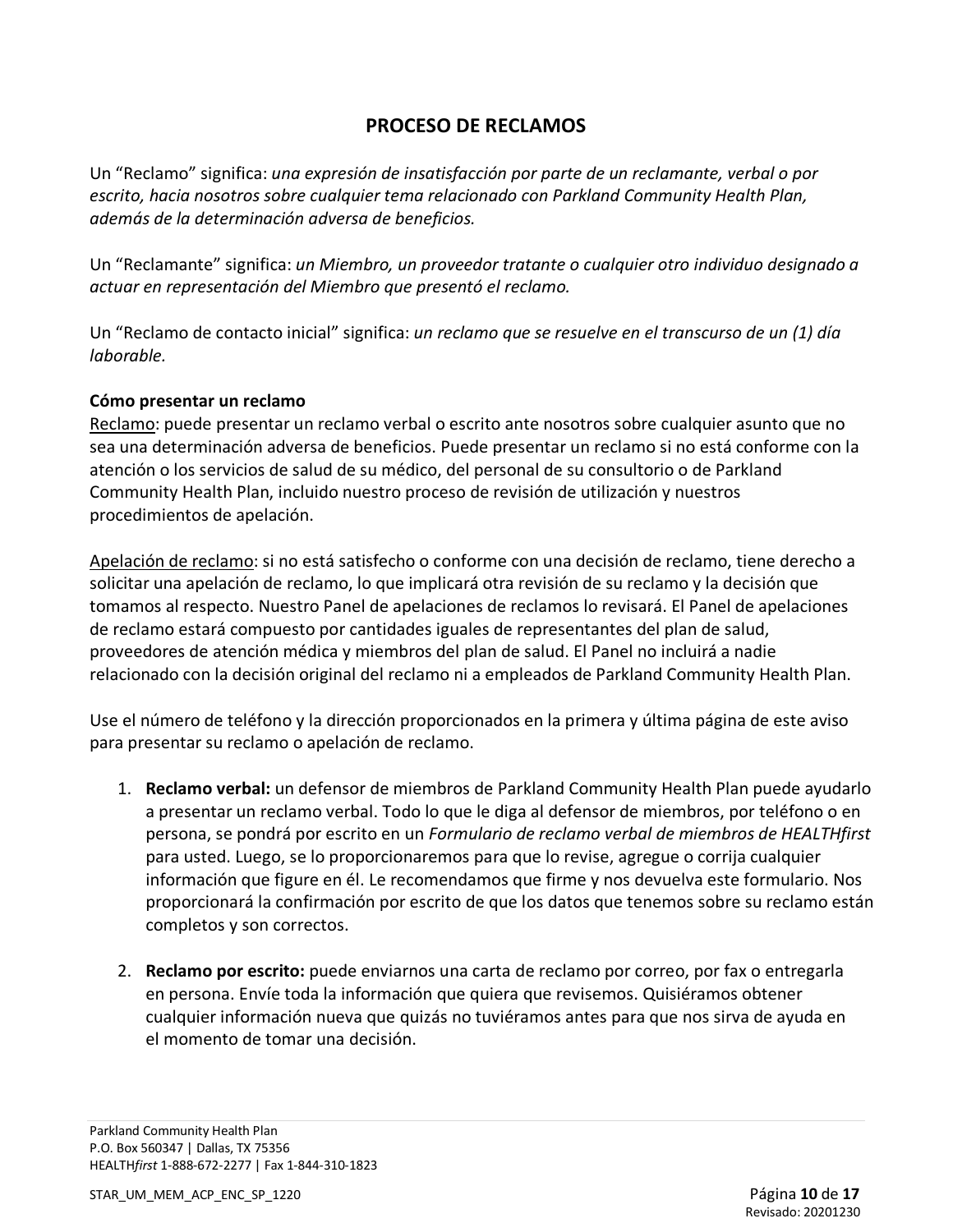#### **Plazos y notificaciones**

A continuación, encontrará los plazos y las notificaciones requeridas que utilizamos para gestionar los reclamos que recibimos y revisamos.

- Plazo para presentar un reclamo o una apelación de reclamo: no hay plazo para presentar un reclamo; sin embargo, una apelación de reclamo debe presentarse dentro de los **60 días calendario**. El plazo se cuenta a partir de la fecha en la que recibió el aviso con nuestra decisión acerca de un reclamo que usted presentó.
- Acuse de recibo: dentro de **cinco (5) días laborables**, le enviaremos una carta para confirmar que recibimos su reclamo o apelación de reclamo, a menos que haya sido un reclamo de contacto inicial. Esto será a partir de la fecha en la que recibimos el reclamo o la apelación de reclamo.
- Resolución/decisión: dentro de **30 días calendario**, resolveremos su reclamo o apelación de reclamo por escrito. Esto será a partir de la fecha en la que recibimos el reclamo o la apelación de reclamo.

Trabajaremos con las partes internas o externas para revisar y resolver su reclamo o apelación de reclamo. Una vez que tomemos una decisión, usted tendrá derecho a recibir una copia de su reclamo o apelación de reclamo y otros documentos relacionados. También le enviaremos a usted y a cualquier parte afectada una carta sobre la decisión respecto del reclamo o de la apelación de reclamo. Esto incluye a un proveedor de atención médica o a quien actúe en su nombre.

## **Cómo presentar un reclamo ante la HHSC**

Si no está satisfecho con una decisión sobre un reclamo o la forma en que se manejó, puede presentar un reclamo ante la Comisión de Salud y Servicios Humanos (Health and Human Services Commission, HHSC) de Texas. Para esto, puede llamar o escribir a la HHSC al número o la dirección que figuran a continuación:

## **Texas Health & Human Services Commission Attn: Ombudsman Managed Care Assistance Team P.O. Box 13247 Austin, TX 78711-3247 Teléfono: 1-866-566-8989**

Si tiene conexión a Internet, también puede enviar su reclamo a la HHSC en: **hhs.texas.gov/managedcare-help**.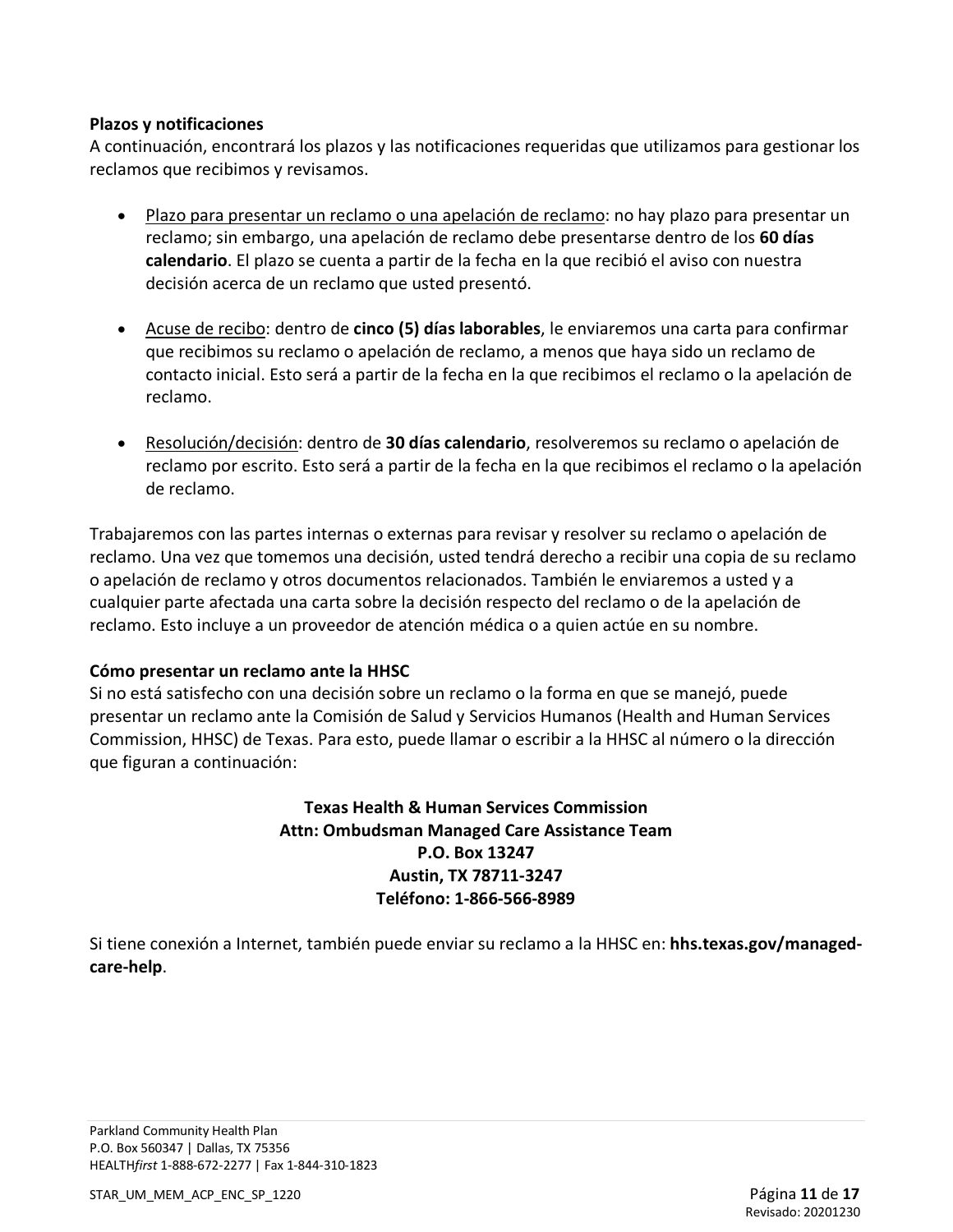# **PROCESO DE APELACIÓN**

Una "Apelación" significa: *una expresión verbal o escrita de insatisfacción o desacuerdo con una determinación adversa de beneficios.* Es un tipo de denegación de Parkland Community Health Plan por cualquiera de los motivos que se describen a continuación.

## Una **"Determinación adversa de beneficios"** significa:

- *(1) la denegación o la autorización limitada del servicio solicitado por un miembro o proveedor, incluido el tipo o nivel de servicio, las solicitudes de necesidad médica, la propiedad, el entorno o la efectividad de un beneficio cubierto;*
- *(2) la reducción, la suspensión o la finalización de un servicio previamente autorizado;*
- *(3) la denegación total o parcial del pago del servicio;*
- *(4) la imposibilidad de brindar el servicio a tiempo, según lo establecido por el estado;*
- *(5) la imposibilidad por parte de Parkland Community Health Plan de actuar dentro de los plazos federales solicitados;*
- *(6) para un residente de un área rural con una sola organización de atención, la denegación de una solicitud de un miembro de Medicaid para obtener servicios fuera de la red; o*
- *(7) la denegación de una solicitud de un miembro para discutir una responsabilidad financiera, incluido el costo compartido, los copagos, las primas, los deducibles, los coseguros y otras de sus responsabilidades financieras.*

El médico que tomó la decisión de la determinación adversa de beneficios no participará en ninguna instancia del proceso de apelación. Se le enviará a otro médico para que tome una decisión. Este médico sabrá cómo gestionar el mismo tipo de afección médica que usted padece. El médico también tendrá conocimiento sobre los servicios o el tratamiento que se apelan. Usted tiene derecho a consultar nuestro archivo sobre su solicitud de apelación en cualquier momento.

Durante una apelación, tiene derecho a solicitar que continuemos con los servicios o beneficios que se apelan. Consulte la sección "Continuación de los beneficios" en la última página de este aviso para obtener más información.

## **Tipos de apelación**

- 1. Apelación estándar: esta es una revisión de su apelación por parte de Parkland Community Health Plan y no requiere que proporcionemos una revisión urgente ni una decisión inmediata. Revisaremos la apelación para reconsiderar una determinación adversa de beneficios que hayamos realizado. Una "apelación" es estándar a menos que se trate de una apelación acelerada.
- 2. Apelación acelerada: esta es una revisión urgente de su apelación por parte de Parkland Community Health Plan. Una apelación acelerada se trata de *una apelación en la que se requiere que se tome una decisión rápidamente debido a su estado de salud, y el tiempo que se necesita para participar de una apelación estándar podría poner en riesgo su vida, su salud física o mental,*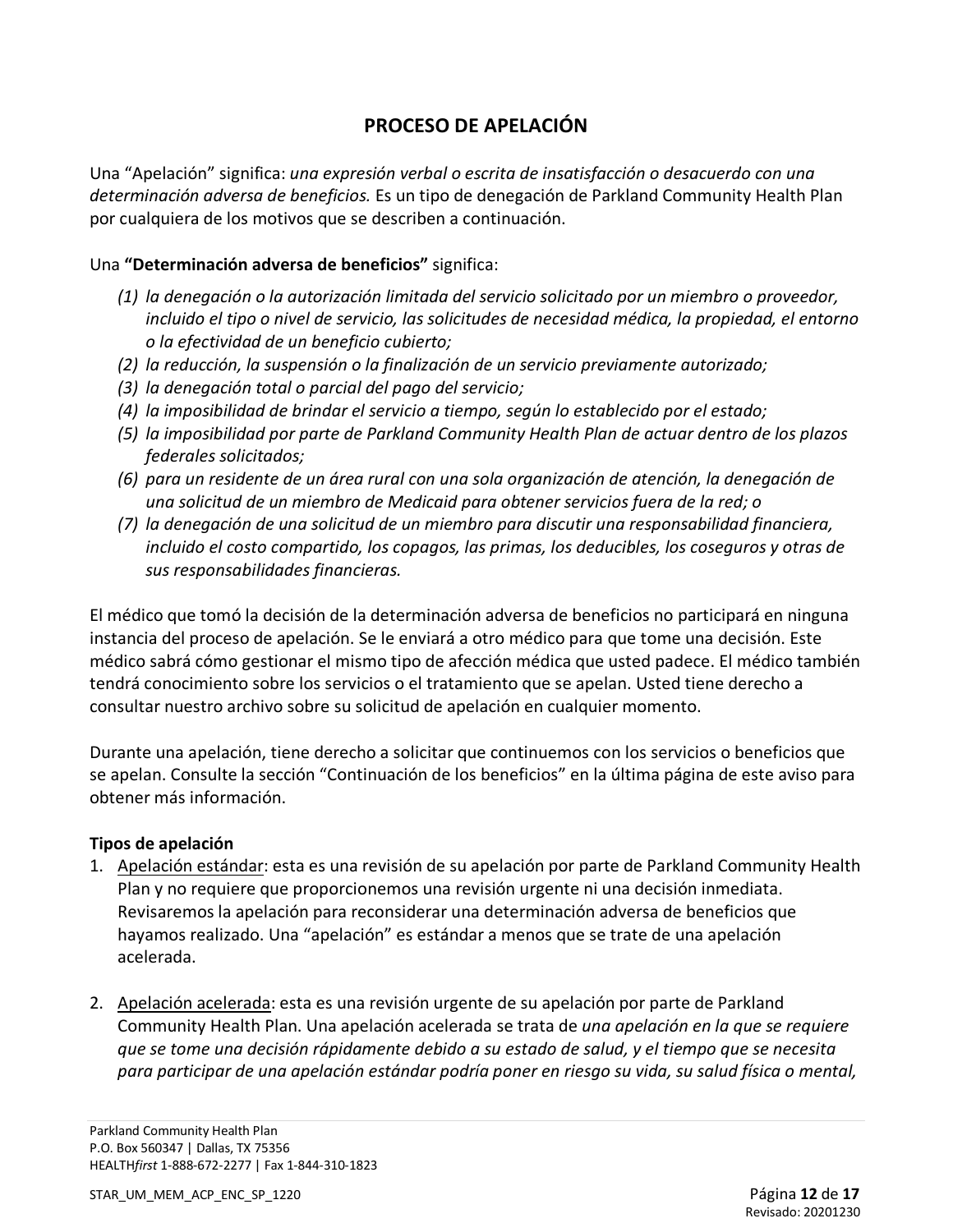*o la capacidad de alcanzar, mantener o recuperar la función máxima.* Una apelación acelerada incluye una denegación en los siguientes casos:

- Cuando la atención médica se necesita debido a una emergencia;
- Cuando es necesaria para continuar con la hospitalización mientras el miembro está en el hospital;
- Cuando existen medicamentos recetados e infusiones intravenosas para los que el miembro recibe beneficios.

Tenga en cuenta que, si ya ha recibido los servicios que está apelando o si denegamos una solicitud de una revisión acelerada de una apelación, tomaremos las siguientes medidas:

- La consideraremos como una apelación estándar;
- Seguiremos el proceso y los plazos estándares;
- Intentaremos comunicarle de forma verbal acerca de nuestra denegación de la revisión acelerada y le enviaremos una notificación por escrito dentro de los **dos (2) días de la recepción de su solicitud.**

#### **Cómo presentar una apelación**

Nuestro proceso de apelación comienza con la revisión de una denegación, que constituye una determinación adversa de beneficios decidida por nosotros. Usted o su representante puede comenzar nuestro proceso de apelación llamando o escribiendo a Parkland Community Health Plan. El número de teléfono y la dirección para llamar o enviar una solicitud de apelación figuran en la primera y la última página de este aviso.

- 1. **Apelación verbal:** un defensor de miembros de Parkland Community Health Plan puede ayudarlo a presentar una apelación verbal. Todo lo que le diga al defensor de miembros, por teléfono o en persona, se pondrá por escrito en un *Formulario de apelación verbal de miembros de HEALTHfirst* para usted. Luego, se lo proporcionaremos para que lo revise, agregue o corrija cualquier información que figure en él. Debe firmar y devolvernos este formulario antes de que podamos completar el procesamiento de su apelación. Nos proporcionará la confirmación por escrito de que los datos que tenemos sobre su apelación están completos y son correctos.
- 2. **Apelación por escrito:** puede enviarnos una carta de apelación por correo, por fax o entregarla en persona. Envíe toda la información que quiera que revisemos. Quisiéramos obtener cualquier información nueva que quizás no tuviéramos antes para que nos sirva de ayuda en el momento de tomar una decisión.

## **Plazos y notificaciones**

A continuación, encontrará los plazos y las notificaciones requeridas que utilizamos para gestionar las apelaciones que recibimos y revisamos.

• Plazo para presentar una apelación: *esto se aplica a las apelaciones estándares.* Una apelación debe presentarse dentro de los **60 días calendario**. Esto es a partir de la fecha en la que recibió el aviso de determinación adversa de beneficios que le enviamos.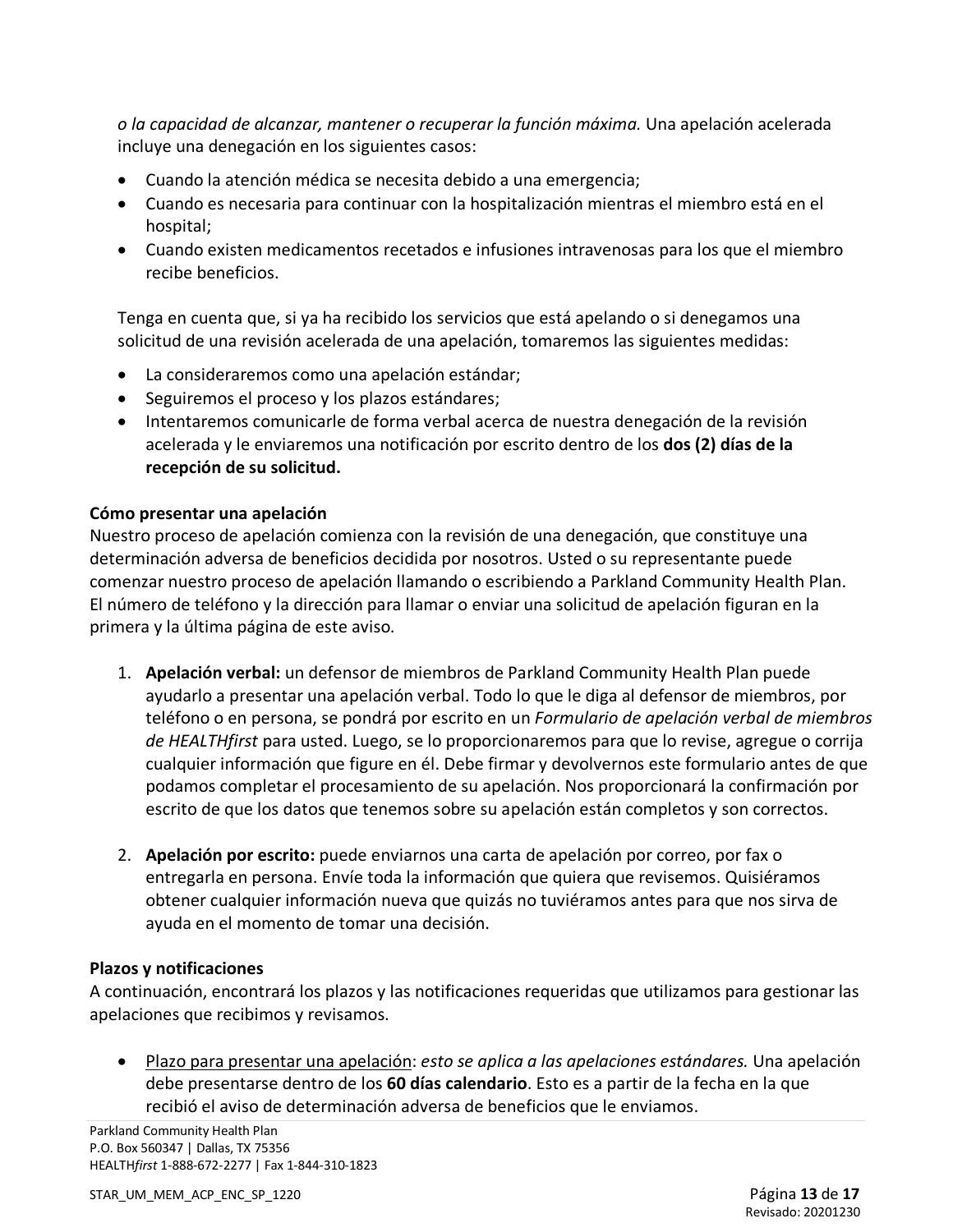- Acuse de recibo: *esto se aplica a las apelaciones estándares.* Dentro de **cinco (5) días laborables**, le enviaremos una carta para confirmar que hemos recibido su apelación. Esto será a partir de la fecha en que recibamos la apelación. Si necesitamos más información para tomar una decisión, incluiremos una lista de lo que hace falta. En el caso de las apelaciones aceleradas, le proporcionaremos un aviso verbal seguido de un aviso de resolución a más tardar a las 72 horas.
- Extensión de la apelación: *esto se aplica a las apelaciones estándares y aceleradas.* Es posible que extendamos el plazo para resolver una apelación hasta **14 días calendario**. Esto sucede si el caso no está relacionado con una emergencia en curso o una denegación de hospitalización continua. También puede suceder si solicita una extensión, o si necesitamos más información y la demora lo beneficia a usted. Si se extiende el plazo, le enviaremos un aviso por escrito al respecto. El aviso incluirá el motivo de la demora en caso de que usted no lo haya solicitado.
- Aviso de resolución: le enviaremos la decisión final por escrito con respecto a su apelación. También le enviaremos una copia al proveedor de atención médica que la solicita y también le comunicaremos la decisión por teléfono o por fax. Si una apelación resulta en la invalidación de una denegación y se aprueba un servicio, el proveedor de atención médica se pondrá en contacto con usted y le proporcionará el servicio. Si cuenta con una persona que actúa en su nombre, también le enviaremos una copia de la carta a esa persona.
	- − *Esto se aplica a las apelaciones estándares.* Tenemos hasta **30 días calendario** para tomar una decisión. Esto es a partir de la fecha en que recibimos la apelación.
	- − *Esto se aplica a las apelaciones aceleradas.* Tenemos **72 horas** para tomar una decisión. Este plazo se reducirá a **un (1) día laborable** si su apelación se relaciona con una emergencia en curso o una denegación de hospitalización continua. Esto es a partir de la fecha en que recibimos la apelación acelerada y toda la información necesaria para completar la apelación. También nos pondremos en contacto por teléfono con el proveedor de atención médica para comunicarle nuestra decisión.

## **Cómo presentar información adicional**

*Esto se aplica a las apelaciones estándares y aceleradas.* Después de que recibamos su apelación, puede enviarnos cualquier información que quiera que revisemos, en especial, si puede ayudarnos a tomar una decisión. La necesitaremos antes de que termine nuestro plazo para resolver su apelación. Si no la recibimos antes de ese momento, se tomará una decisión en función de la información que tenemos.

## **Cómo completar el proceso de apelación**

*Esto se aplica a las apelaciones estándares y aceleradas.* Debe completar nuestro proceso de apelación antes de estar en condiciones de recibir una audiencia imparcial del estado. Sin embargo, no es necesario que complete nuestro proceso de apelación para estar en condiciones de recibir una audiencia imparcial del estado si no cumplimos nuestro plazo de apelación y requisitos de notificación.

Parkland Community Health Plan P.O. Box 560347 | Dallas, TX 75356 HEALTH*first* 1-888-672-2277 | Fax 1-844-310-1823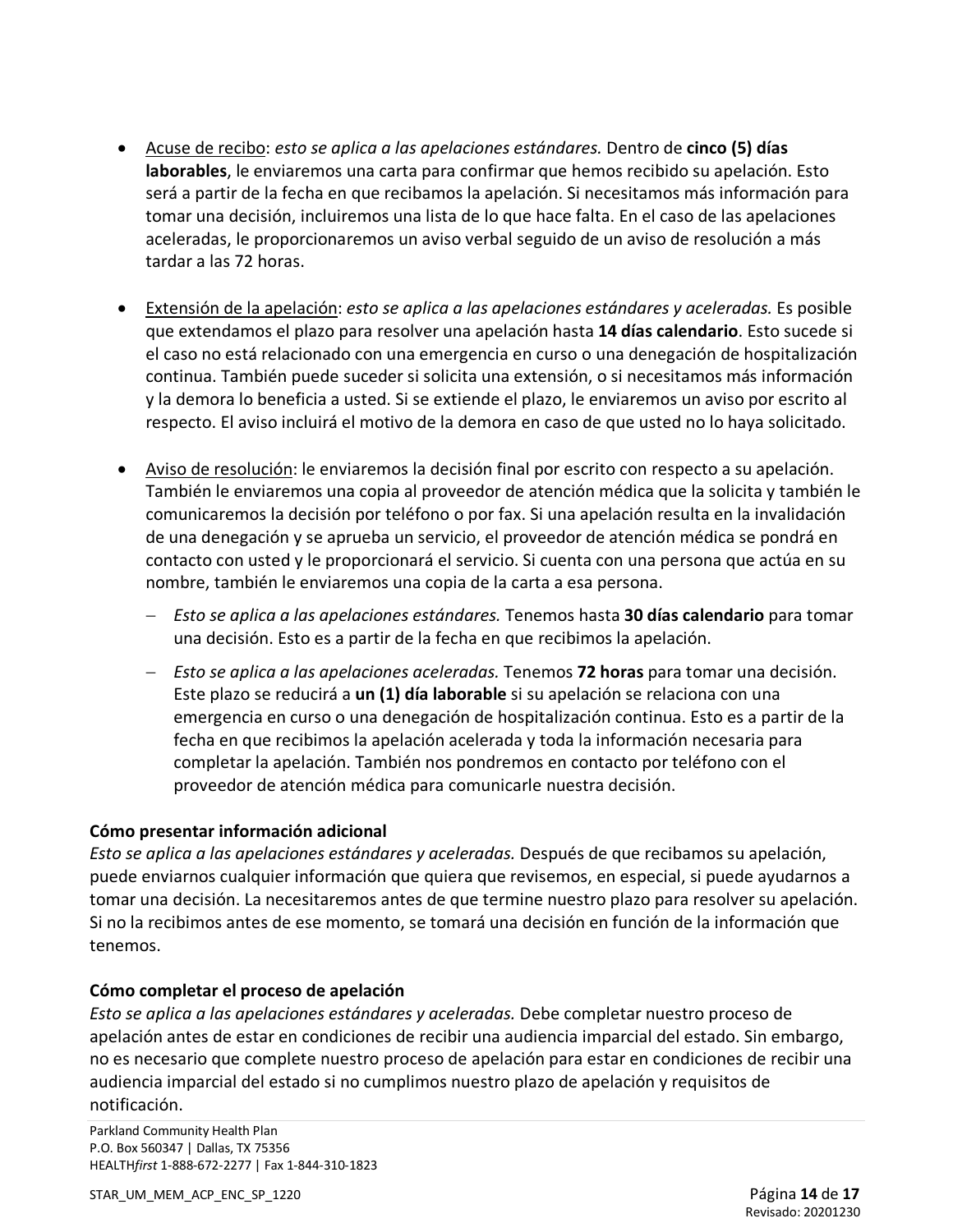Una vez que tomamos una decisión final sobre su apelación y se la notificamos, se completó nuestro proceso de apelación. Si no está de acuerdo con la decisión de la apelación, está en condiciones de solicitar una audiencia imparcial del estado. Consulte la sección *Proceso de audiencia imparcial del estado* que se encuentra a continuación.

# **PROCESO DE AUDIENCIA IMPARCIAL DEL ESTADO**

Si no está de acuerdo con nuestra decisión de la apelación de mantener una determinación adversa de beneficios, usted o su representante tienen derecho a solicitar una audiencia imparcial del estado ante la Comisión de Salud y Servicios Humanos (HHSC) de Texas.

- Audiencia imparcial del estado estándar: esta es una revisión estándar y no requiere que la HHSC tome una decisión inmediata con respecto a una determinación adversa de beneficios que hayamos tomado.
- Audiencia imparcial del estado acelerada: consiste en una revisión urgente y requiere que la HHSC tome una decisión inmediata con respecto a una determinación adversa de beneficios que hayamos tomado.

## **Solicitud de una audiencia imparcial del estado**

Para solicitar una audiencia imparcial del estado, consulte el *Formulario de solicitud de audiencia imparcial del estado de HEALTHfirst*. Un defensor de miembros de Parkland Community Health Plan puede ayudarlo a completar el formulario o responder alguna pregunta que tenga. Puede llamar o escribirle a un defensor de miembros de Parkland al número de teléfono y a la dirección que se proporcionan en la primera y la última página de este aviso.

## **Plazos y notificaciones**

A continuación, encontrará los plazos y las notificaciones requeridas relacionadas con las audiencias imparciales del estado que recibimos.

- Fecha límite para solicitar una audiencia imparcial del estado:
	- − *Esto se aplica a una audiencia imparcial del estado estándar.* Debe solicitar una audiencia imparcial del estado dentro de los **120 días calendario** a partir de la fecha de nuestra carta con la decisión que ratifica la decisión de apelación. Si no solicita una audiencia imparcial del estado antes de dicho plazo, puede perder su derecho a la audiencia.
	- − *Esto se aplica a una audiencia imparcial del estado acelerada.* Puede solicitar una audiencia imparcial del estado acelerada en las siguientes situaciones:
		- $\circ$  Si el plazo para realizar una audiencia imparcial del estado estándar pusiera en riesgo la vida, la salud o la capacidad de recuperar la función máxima del miembro; o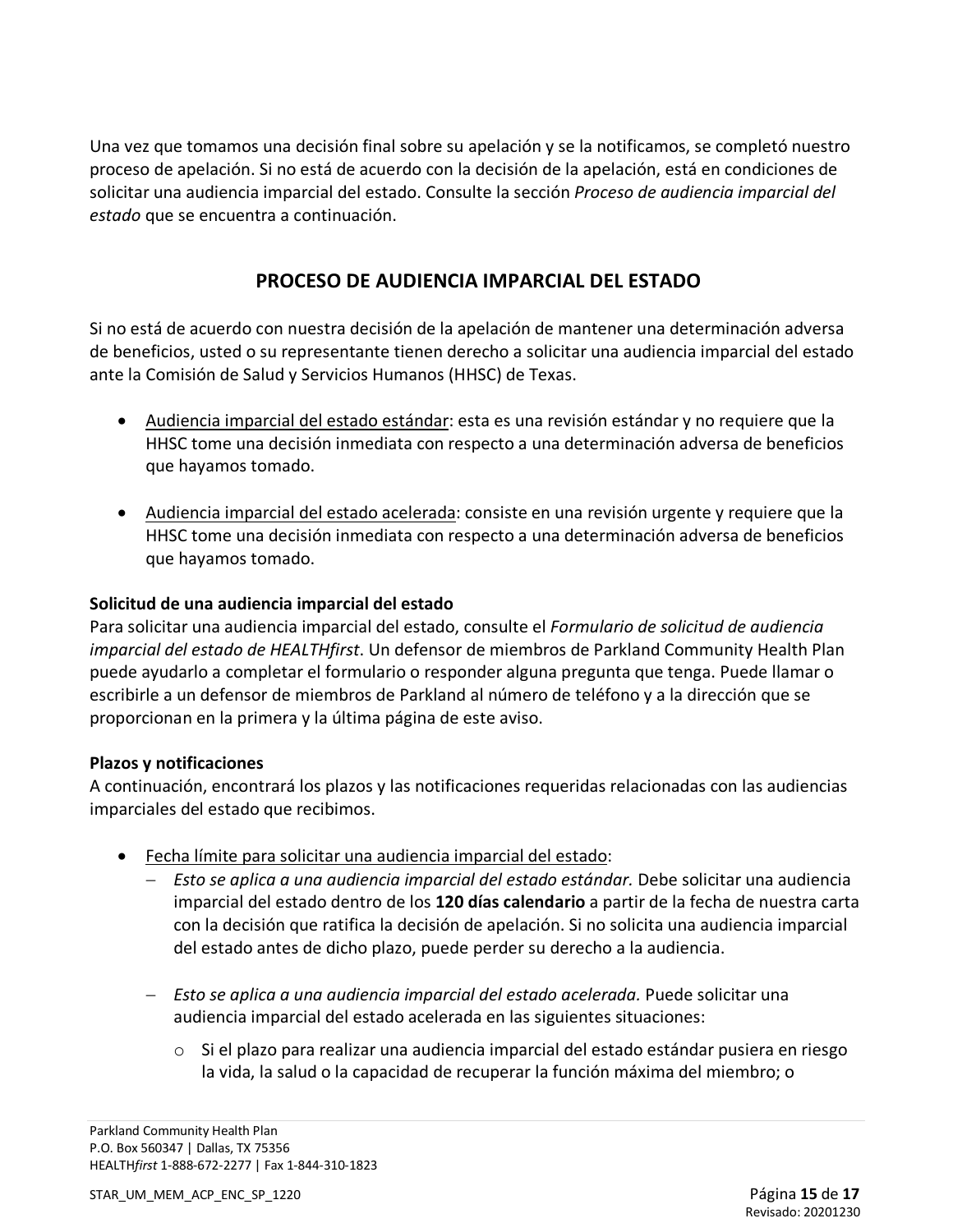- o Si la decisión se relaciona con una admisión, disponibilidad de la atención, continuación de la internación o servicios de atención de emergencia cuando el miembro no recibió el alta del centro.
- Resolución/decisión para una audiencia imparcial del estado:
	- − *Esto se aplica a una audiencia imparcial del estado estándar*. La HHSC proporcionará una decisión final dentro de los **90 días calendario**. Este plazo es a partir de la fecha en que la HHSC reciba el expediente del caso y la solicitud de audiencia.
	- − *Esto se aplica a una audiencia imparcial del estado acelerada.* La HHSC proporcionará una decisión final tan pronto como lo requiera el estado de salud del miembro, a más tardar en **tres (3) días hábiles**. Este plazo es a partir de la fecha en que la HHSC reciba el expediente del caso y la solicitud de audiencia.

## **Información sobre la audiencia imparcial del estado**

Paquete de la audiencia imparcial del estado: si solicita una audiencia imparcial del estado, recibirá un paquete de información de la HHSC que le informará la fecha, hora y lugar de la audiencia. La mayoría se lleva a cabo por teléfono. Puede comunicarse con el funcionario de audiencias de la HHSC si desea que la audiencia sea en persona. Durante la audiencia, usted o su representante pueden explicar por qué necesita el servicio o por qué no está de acuerdo con nuestra medida o decisión.

Revisión de los documentos de la audiencia imparcial del estado: tiene derecho a revisar, en un tiempo razonable antes de la fecha de la audiencia imparcial del estado, el contenido del expediente de su caso y cualquier documento que Parkland Community Health Plan utilizará en la audiencia. Antes de la audiencia, Parkland Community Health Plan le enviará todos los documentos que se utilizarán.

## **Continuación de los beneficios**

*Esto se aplica a apelaciones y audiencias imparciales del estado estándares.* Es posible que pueda seguir recibiendo un servicio o beneficio que Parkland Community Health Plan esté cancelando, suspendiendo o reduciendo si realiza la solicitud dentro de los siguientes plazos:

- Apelación: *se trata de una revisión interna por parte de Parkland Community Health Plan de una denegación que constituye una determinación adversa de beneficios.* Tiene tiempo hasta el día que se cumplan estos plazos o antes del último plazo de los siguientes: 1) diez **(10) días laborables** a partir de la fecha del aviso por escrito de determinación adversa de beneficios que recibió, o 2) la fecha de entrada en vigencia que se indica en una determinación adversa de beneficios escrita cuando se reducirá o finalizará un servicio o beneficio.
- Audiencia imparcial del estado: *esta es una revisión externa de una determinación adversa de beneficios.* Tiene **10 días laborables** a partir de la fecha en la que tomamos una decisión sobre la apelación escrita.